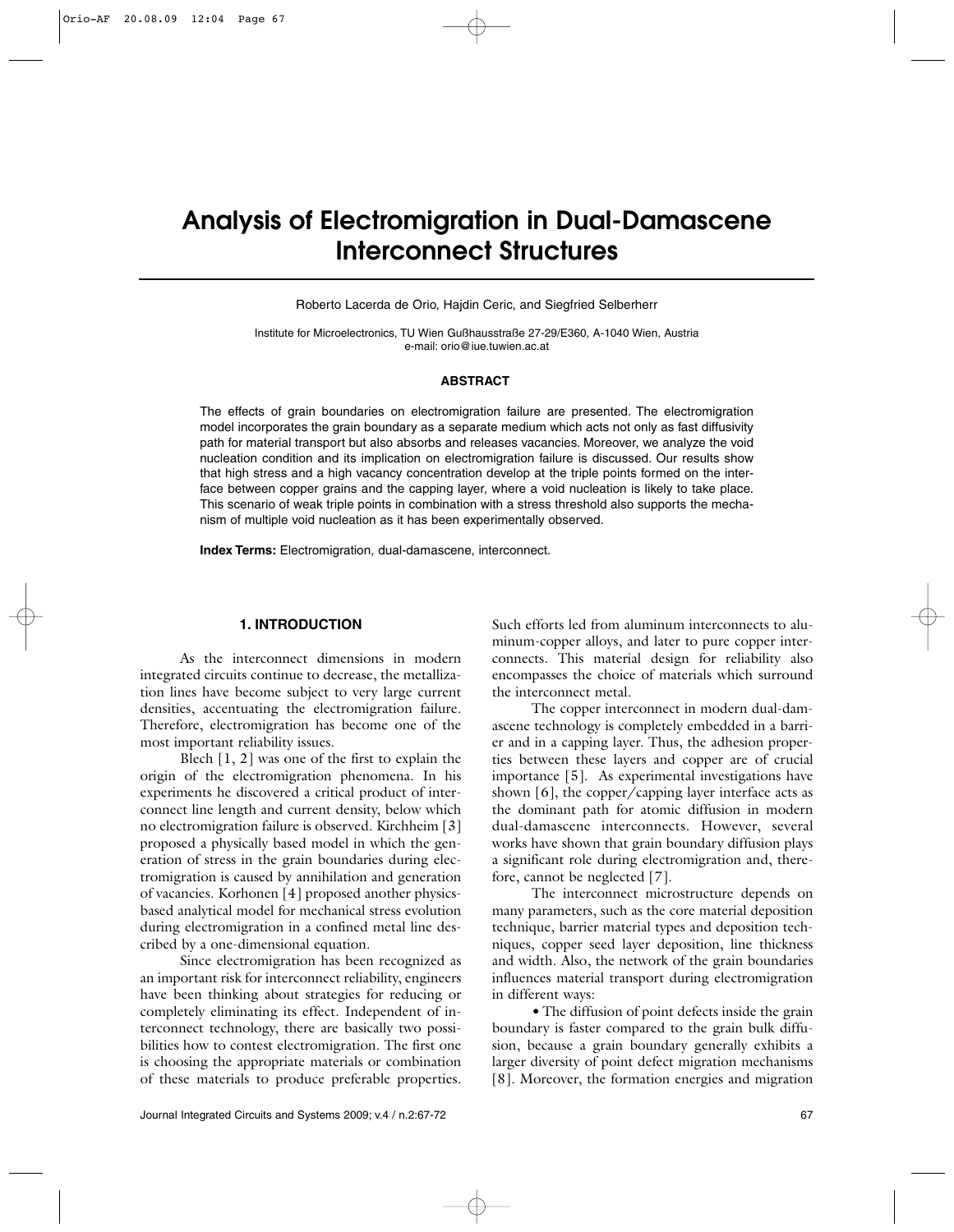barriers for point defects in grain boundaries are lower than those for the lattice.

- Grain boundaries are locations of atomic flux divergence.
- Grain boundaries act as sites of annihilation and production of vacancies [9].

Therefore, the electromigration failure rate should depend on the grain size of the metallic film. While such a dependence is well known for aluminum interconnects, it is less pronounced for copper interconnects.

The main challenge in electromigration modeling and simulation is the diversity of the relevant physical phenomena. Electromigration induced material transport is also accompanied by material transport driven by the gradients of material concentration, mechanical stress, and temperature distribution. Furthermore, taking into account the effects of interfaces and grain boundaries as fast diffusivity paths imposes new challenges for electromigration modeling. A comprehensive, physics-based analysis of electromigration for modern copper interconnect lines can serve as the basis for deriving proper design rules, which will ensure higher steadfastness of interconnects against electromigration.

In this work we present the results of our investigations of the effect of grain boundaries on the electromigration failure mechanism. As basis for our analysis a comprehensive, multi-physics model of electromigration and accompanying effects is used. Our model reveals an improvement in two major points. First, there is a complete integration of the mechanical stress phenomena in connection with microstructural aspects in the classical multi-driving force model and, secondly, the developed finite element based scheme enables an efficient numerical solution of the three-dimensional formulation of the problem.

### **2. ELECTROMIGRATION MODELING**

The transport of vacancies due to the gradient of vacancy concentration, electric field, gradient of temperature, and gradient of mechanical stress, respectively, is [10]

$$
\vec{J}_v = -D_v \left( \nabla C_v + \frac{Z^* e}{k_B T} C_v \nabla \varnothing - \frac{Q^*}{k_B T^2} C_v \nabla T + \frac{f \Omega}{3 k_B T} C_v \nabla t r(\vec{\sigma}) \right) ,\qquad (1)
$$

where  $D_v$  is the vacancy diffusion coefficient,  $C_v$  is the vacancy concentration, *Z\*e* is the effective charge, *Q\** is the heat of transport, which determines the magnitude of matter fluxes in non-isothermal systems, *f* is the vacancy relaxation ratio,  $\Omega$  is the atomic volume,  $tr \left( \vec{\sigma} \right)$  is the trace of the stress tensor,  $k_B$  is Boltzmann's constant, and *T* is the temperature.

In sites of flux divergence, vacancies will accu-

mulate or vanish, and this vacancy dynamics is described by the continuity equation [10]

$$
\frac{\partial C_v}{\partial t} = -\nabla \cdot \overrightarrow{J_v} + G(C_v). \tag{2}
$$

The term  $G(C_v)$  is a source function which models vacancy generation and annihilation processes and is considered only in interfaces and grain boundaries. This function has to comprise three processes:

- Exchange of point defects between adjacent grains.
- Exchange of point defects between grains and grain boundaries.
- Point defect formation/annihilation inside the grain boundaries.

A detailed analysis of this function in connection with the microstructure effect will be presented in Section 2.1.

Sarychev *et al.* [10] introduced the contribution of the local vacancy dynamics to stress build-up in a three-dimensional model of stress evolution during electromigration, which is given in terms of strain by [11]

$$
\frac{\partial \varepsilon_{kk}}{\partial t} = \Omega \left[ \left( 1 - f \right) \nabla \cdot \overrightarrow{\mathbf{J}_v} + f G(C_v) \right],\tag{3}
$$

where  $\varepsilon_{kk}$  is the trace of the strain vector.

# *2.1 Grain Boundaries*

The grain boundary is treated as a separate medium capable of absorbing and releasing vacancies, where the vacancy dynamics is based on Fisher's model [12]. This model includes two mechanisms: vacancy diffusion in the grain boundary and material exchange between the grain boundary and the grain bulk. A schematic view of a grain boundary is depicted in Figure 1.

Fisher's expression for vacancy diffusion inside the grain boundary is

$$
\frac{\partial C_v^{gb}}{\partial t} = -\frac{\partial J_v^{gb}}{\partial l} - \frac{1}{\delta} \left( J_v^2 - J_v^1 \right),\tag{4}
$$

where  $C_{\mathbf{v}}^{gb}$  is the grain boundary vacancy concentration,  $J_{\mathbf{v}}^{\beta b}$  is the vacancy flux along a grain boundary distance *l*,  $\delta$  is the grain boundary thickness, and  $J_{\nu}^{\{1\}}$ ,  $J_{\nu}^2$  are the fluxes from both sides of the grain boundary. From (4) one can see that the emission and absorption of vacancies are regulated by the fluxes  $J_{\nu}{}^{I}$ and  $J_v^2$ , yielding the generation and recombination term

$$
G = -\frac{1}{\delta} \left( J_{\nu}^2 - J_{\nu}^1 \right). \tag{5}
$$

Following [13], we define the concentration of immobile vacancies which are trapped inside the grain

68 Journal Integrated Circuits and Systems 2009; v.4 / n.2:67-72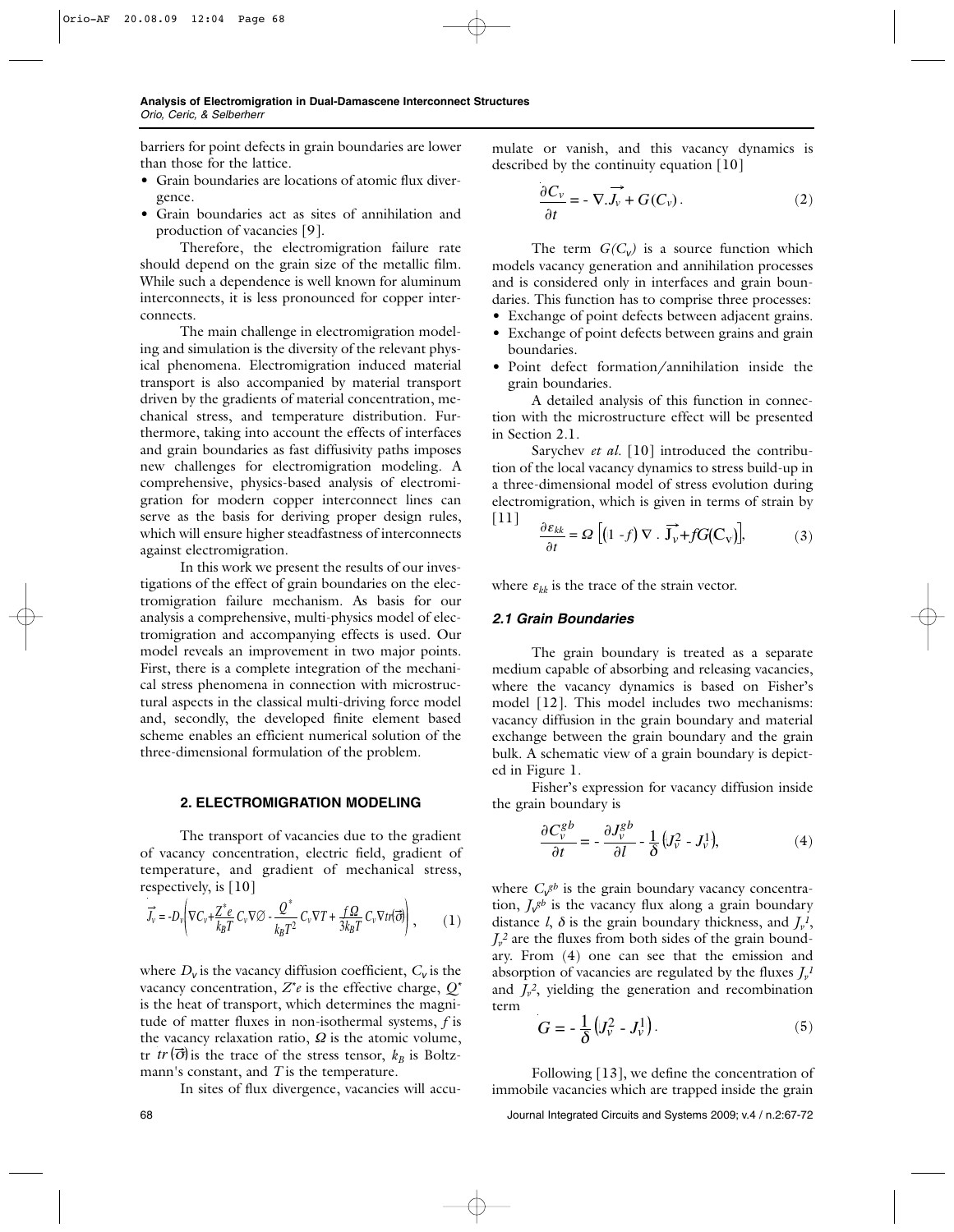boundary as  $C_v^{im}$ . The flux from both sides of the grain boundaries can then be expressed as

$$
J_v^1 = \omega_T \left( C_v^{eq} - C_v^{im} \right) \cdot C_v^1 - \omega_R C_v^{im},\tag{6}
$$

$$
J_v^2 = -\omega_T \left( C_v^{eq} - C_v^{im} \right) \cdot C_v^2 - \omega_R C_v^{im}
$$

where  $\omega_T$  is the trapping rate of vacancies from both neighboring grains,  $\omega_R$  is the release rate and  $C_v^l$ ,  $C_v^2$ are the vacancy concentrations on each side of the grain boundary.

 $C_{\nu}^{eq}$  is the equilibrium vacancy concentration inside the grain boundary, which is related to the stress by

$$
C_v^{eq} = C_v^0 \exp\left(\frac{\sigma_{nn}\Omega}{k_B T}\right),\tag{7}
$$

where  $C_v^0$  is the equilibrium vacancy concentration in the absence of stress and  $\sigma_{nn}$  is the stress component normal to the grain boundary. Using the immobile vacancy concentration definition, we can now reinter-



**Figure 1.** Grain boundary schematic

pret (5) as a function of the vacancies that are trapped in the grain boundary so that

$$
G = \frac{\partial C_v^{im}}{\partial t} = \frac{1}{\tau} \left[ C_v^{eq} - C_v^{im} \left( 1 + \frac{2\omega_R}{\omega_T (C_v^1 + C_v^2)} \right) \right], \tag{8}
$$

with  $\tau$  given by

$$
\tau = \frac{\delta}{\omega_T (C_v^1 + C_v^2)} \tag{9}
$$

Here,  $\tau$  is the vacancy relaxation time and it characterizes the efficiency of the sites acting as vacancy sinks/sources. Smaller values of  $\tau$  result in shorter times for the vacancy concentration to reach the steady state condition.

#### *2.2. Void Nucleation Condition*

From the early days of electromigration modeling, the void nucleation condition has been set based on the following two criteria:

• void nucleation after reaching a vacancy (atomic) concentration threshold [14];

• void nucleation after reaching a tensile stress threshold [15, 16].

However, a careful investigation based on classical nucleation theory has shown that these nucleation conditions, from a thermodynamic point of view, cannot be justified.

From the classical nucleation theory, in a strained single-phase material, a droplet of a second phase embryo is produced by spontaneous fluctuations, when the barrier energy ∆*F\**, given by [17]

$$
\Delta F^* = \frac{48\pi\gamma_m^3}{(tr(\vec{\sigma}))^2} \,,\tag{10}
$$

for spherical embryos, is overcome. Here, <sup>γ</sup>*<sup>m</sup>* is the surface free energy, and  $tr(\vec{\sigma})$  is the trace of the applied stress field. If we assume a rather high hydrostatic pressure of 1 GPa [18] and take  $1.72$  J/m<sup>2</sup> as the surface free energy of copper [19], we obtain an energy barrier of 133 eV. Then, the number of critical embryos per unit volume can be calculated by [17]

 $1/2/2$ 

$$
Z^* = \frac{1}{\Omega n^*} \left( \frac{\Delta F^*}{3\pi k_B T} \right)^{1/2} \exp\left(\frac{\Delta F^*}{k_B T}\right),\tag{11}
$$

where  $n^*$  is the number of vacancies in a critical embryo.

Critical embryos are spontaneously formed by the condensation of vacancies in stressed copper. However, the condensation process is reversible and, in most cases, the embryos completely dissolve in the surrounding lattice. The situation changes, when the critical embryo starts to accept additional free vacancies and the irreversible transition to an initial void is imminent [17]. Then, the nucleation rate is calculated as

$$
I = v \exp\left(-\frac{U_D}{k_B T}\right) Z^* n_s^*,\tag{12}
$$

where  $v$  is the frequency of vibration of the atoms,  $U_D$ is the activation energy of the jump process, and  $n<sub>s</sub>$ <sup>\*</sup> is the number of vacancies in the matrix at the surface of the critical embryo.

For copper, the nucleation rate in the metal bulk is about 10-1396 m-3s-1. The nucleation rate dependence on temperature/stress is presented in Figure 2. Similar values can be obtained for nucleation at the interconnect sidewall, grain boundaries, and sidewall/grain boundary intersection. This means that a void nucleation by means of vacancy condensation for both, accelerated test conditions and realistic use conditions, is not possible.

An analysis carried out by Flinn [20] set a new framework for the understanding of void nucleation. The author considers a circular patch on the interface between copper and the capping layer with virtually no adhesion. Such an entity can actually be the pro-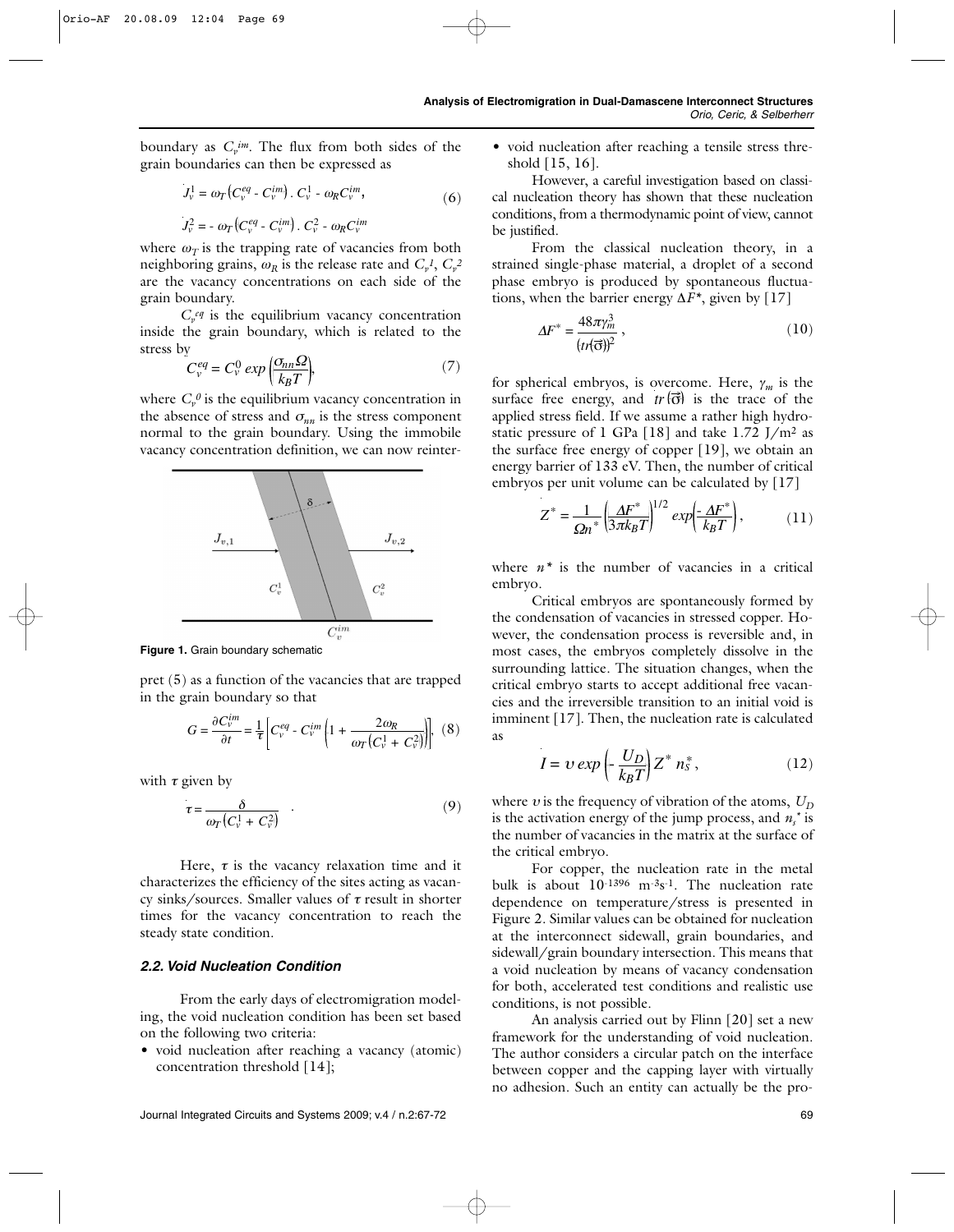duct of a surface defect or contamination [21]. As the stress in the line increases, the free metal surface is driven to accommodate a half-spherical void embryo. The stress threshold given by Clemens et al. [22] and Gleixner *et al.* [18] is

$$
\sigma_{th} = \frac{2\gamma_m \sin \theta_c}{R_p},\tag{13}
$$

where  $R_p$  is the radius of the adhesion-free patch and  $\theta_c$  is the equilibrium contact angle between the void and the sidewall.

For stresses  $\sigma < \sigma_{th}$  an energy barrier exists between the embryo and a stable-growing void. If the stress is larger than the threshold value ( $\sigma > \sigma_{th}$ ), the free energy monotonically decreases with the void vo-



**Figure 2.** Nucleation rate dependence on hydrostatic stress and temperature. Even a very high temperature can not significantly increase the nucleation rate. The parameters were obtained from [18].

lume and the energy barrier vanishes. If we now assume the adhesion free patch with a radius of 10 nm, approximately 20 atoms, and  $\theta \epsilon = \pi/2$ , we obtain  $\sigma_{th}$  ~ 344 MPa. Such a stress level can already be reached by thermal stress [23] in modern interconnects.

#### **3. SIMULATION PROCEDURE**

The model presented in the previous section is numerically solved by the finite element method implemented in an in-house code for three-dimensional structures. The solving algorithm is depicted in Figure 3. Each model is handled according to a unique priority list, so that the calculated attributes are transferred from the model of higher priority to the model of lower priority.

The simulation starts with the solution of the electro-thermal problem, which is the coupled system of the Laplace and the Fourier equation

$$
\nabla \cdot (\gamma_E \nabla V) = 0, \qquad (14)
$$
  

$$
\nabla \cdot (\gamma_T \nabla T) = c_p \rho_m \frac{\partial T}{\partial t} - \gamma_E |\nabla V|^2,
$$

*D*

where  $\gamma_E$  is the electrical conductivity,  $\gamma_T$  is the thermal conductivity,  $c_p$  is the specific heat, and  $\rho_m$  is the density. Then, the vacancy dynamics in the presence of grain boundaries is determined by solving the continuity equation

 $\angle 0 = 0$ 

$$
\frac{\partial C_{\nu}}{\partial t} = -\nabla \cdot \vec{J}_{\nu} + \frac{1}{\tau} \left[ C_{\nu}^{eq} - C_{\nu}^{im} \left( 1 + \frac{2\omega_R}{\omega_T \left( C_{\nu}^1 + C_{\nu}^2 \right)} \right) \right].
$$
 (15)

Finally, the corresponding strain and stress are determined via the solution of (3) in combination with Hooke's law and the mechanical equilibrium equation, respectively

$$
\sigma_{ij} = \sum_{ijkl} C_{ijkl} \varepsilon_{kl},
$$
\n
$$
\nabla \cdot \vec{\sigma} = 0
$$
\n(16)

where *C<sub>ijkl</sub>* is the elastic modulus tensor.



**Figure 3.** The complete solving procedure. The electromigration and the mechanical problem are solved each time step.



**Figure 4.** Three-dimensional interconnect structure with polycrystalline copper metallization.

70 Journal Integrated Circuits and Systems 2009; v.4 / n.2:67-72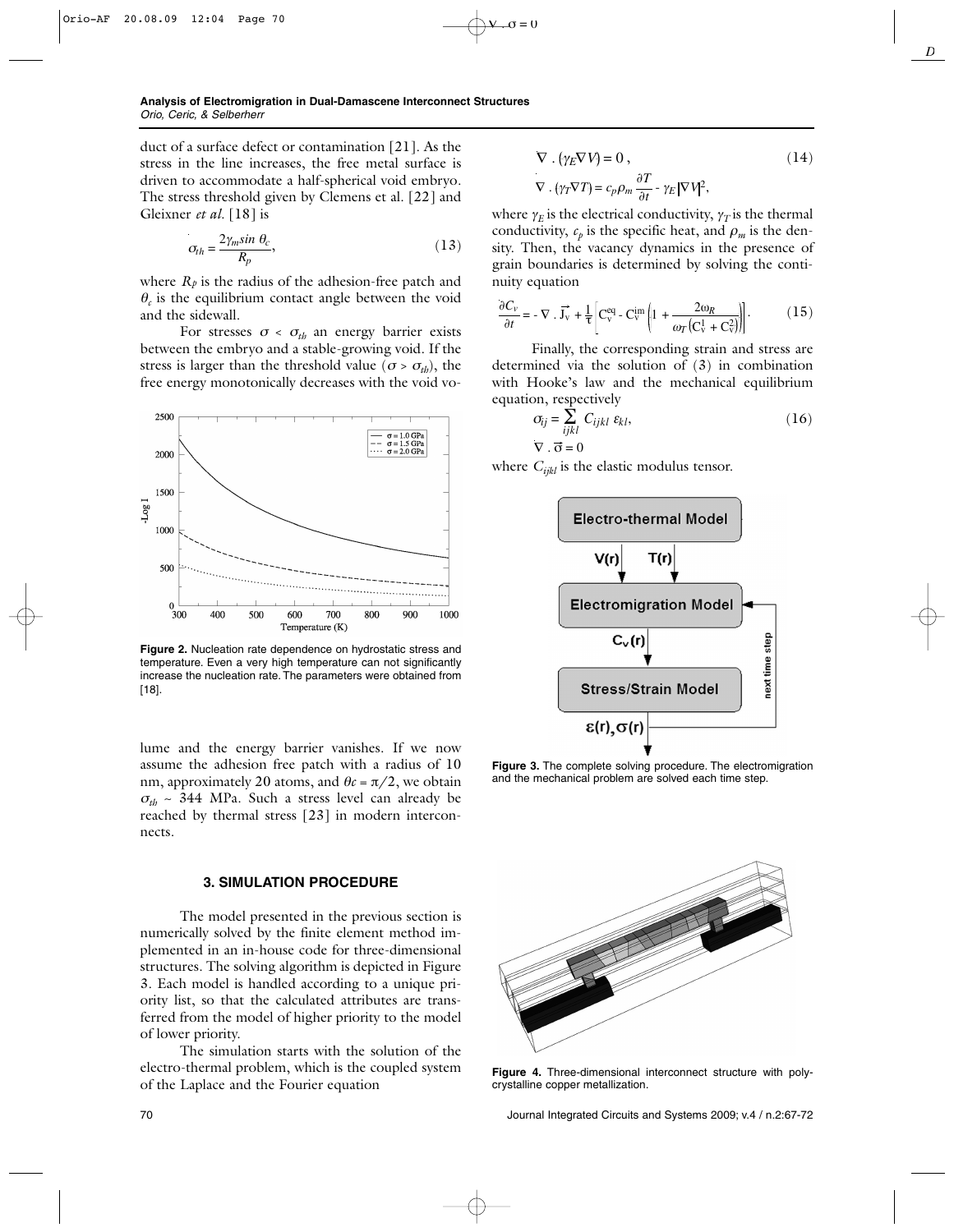$D_{bulk} = 0.52 \exp(-1.1eV/k_BT) \, cm^2/s$ 

# **4. RESULTS AND DISCUSSION**

We have applied the model presented in this work to an interconnect layout which has been extensively used for accelerated electromigration tests [6]. This layout, as shown in Figure 4, is typical for dual-damascene 0.18 µm technologies. The copper microstructure has been set according to results of EBSD (Electron Backscatter Diffraction) measurements [24].

The peak values of stress are extracted from three extraction cylinders (C1, C2, and C3), which are presented in Figure 5a. The solution of the electro-thermal problem sets the operating conditions for electromigration simulation. The applied mechanical, thermal, and electrical boundary conditions are presented in Figure 5b. The temperature is set constant at T<sub>0</sub> = 673 K and the voltage is  $V_0$  =10 mV. This results in a current density of 10 MA/cm2.

In dual-damascene technologies the interface copper/capping (etch-stop) layer is recognized as the fastest material transport path when standard capping dielectrics SiNx are used [6]. In order to properly include the effect of fast diffusivity paths, grain boundary, barrier, and capping layer diffusivities are set to  $10^{2}D_{bulk}$ , 102*Dbulk*, and 105*Dbulk*, respectively. The applied bulk diffusivity is  $D_{bulk} = 0.52 \exp(-1.1 eV / k_B T) \, cm^2/s$  $(25).$ 



**Figure 5. a)** Peak values of hydrostatic stress and vacancy concentration values are extracted from cylinders C1, C2, and C3. b) Applied boundary conditions: A, B: fixed temperature  $T_0=673$  K; C, D: voltage  $V_0$ =10 mV; upstream electromigration, i.e. electrons flow from C3 to C1; E, F: mechanically fixed.

As previously discussed, in order that a void nucleation can occur, the development of high tensile stress in a site of a local interface defect is necessary. Therefore, we monitor the hydrostatic stress development at the points C1, C2, and C3. A representative excerpt of the stress dynamics is shown in Figure 6. The distribution of the vacancy concentration and tensile stress are presented in Figure 7 and Figure 8, respectively.

We have observed that until approximately 10 min, the peak tensile stress and the vacancy concentration exhibit nearly exponential growth. After this phase the peak vacancy concentration increases only slightly and the peak tensile stress grows linearly. Such

Journal Integrated Circuits and Systems 2009; v.4 / n.2:67-72 71



**Figure 6.** Time evolution of tensile hydrostatic stress at three spots of the interconnect.



**Figure 7.** Vacancy distribution (in 10<sup>16</sup> cm<sup>-3</sup>). Right is the cathode end of the interconnect.

a behavior was already observed by Kirchheim [3], where it is called quasi steady state. After this quasi steady state a rapid growth of stress and vacancy concentration takes place.

As observed by Vairagar *et al.* [6], under operating conditions similar to our simulations, the first void nucleation occurs in less than 2 hours. According to our results, at this time we have already rapid stress growth and a stress level of 70 MPa at the triple point C1.

We can see that high values of the tensile stress tensor component  $\sigma_{\gamma\gamma}$ , which is orthogonal to the capping layer interface, can be observed at the capping layer interface in the vicinity of triple point intersections with grain boundaries. The coincidence of high vacancy concentration and high tensile stress values at such triple points indicates that these regions are prone to void nucleation, as they are natural places of weak adhesion. This assumption was also expressed in the discussion of results of accelerated tests in [6], [24]. Moreover, these works show that voids initially nucleate at the interface between the copper and the capping layer far away from the cathode. Then, these voids migrate in the direction opposite to the electron flow, toward the cathode end of the line, where they agglomerate and coalesce to form a void which spans the line, causing the failure. Our results indicate that the scenario of weak triple points in combination with a stress threshold supports such a mechanism of mul-